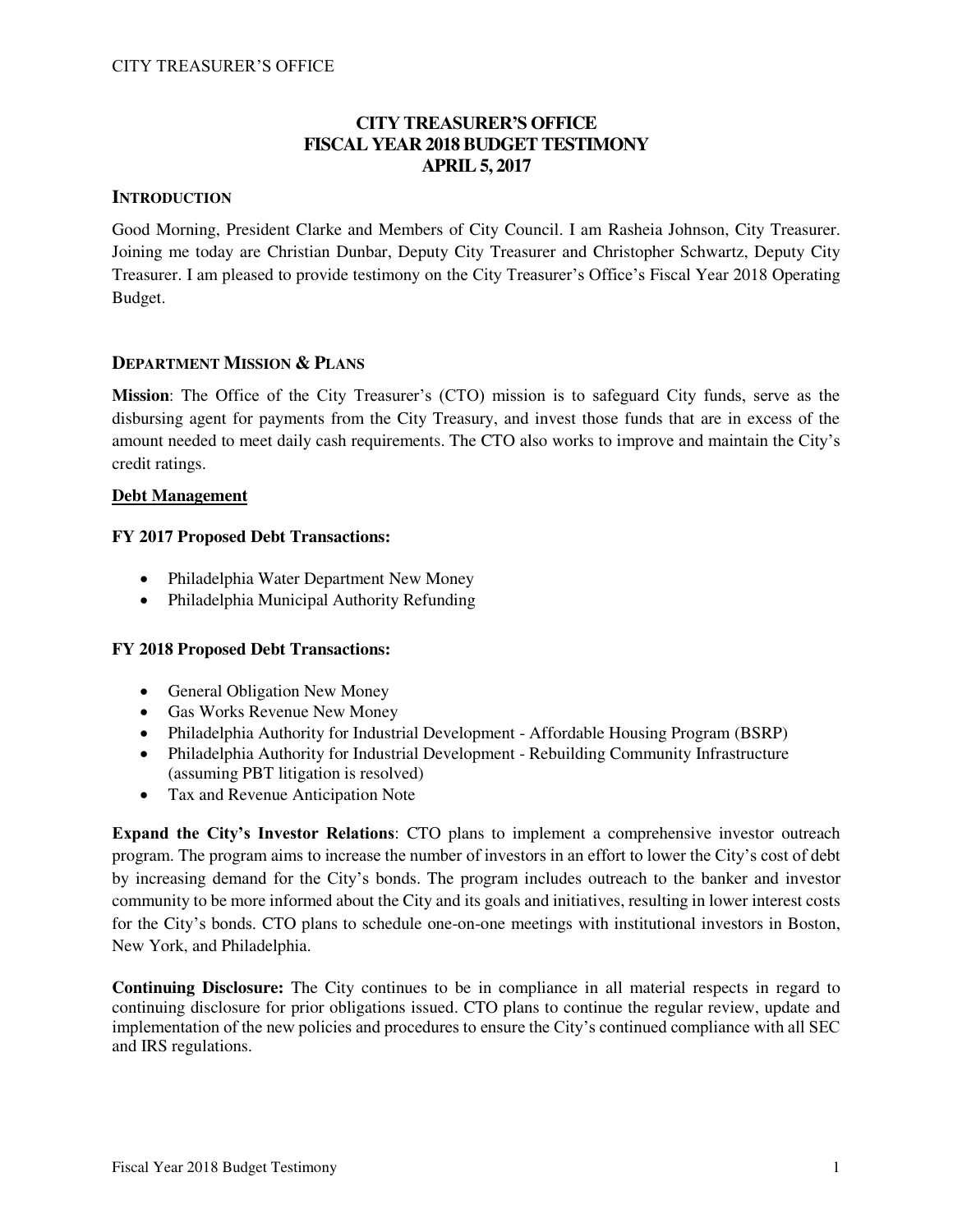**Rating Agency Relations:** The CTO manages the City's credit relationship with the three major rating agencies. The City recently received negative outlook changes from two of the three rating agencies. In explaining those negative outlooks, the rating agencies stressed the City's continuing pension challenges and its relatively low fund balances. Currently, the City is rated in the "A" category by all three rating agencies (Moody's "A2"; Standard & Poor's "A+"; Fitch "A-").

### **Banking & Investment Management**

**Direct Deposit & Payroll Card Program Expansion:** In FY16, the CTO, with the assistance of the City's Payroll Department, began work to reduce the number of weekly paper payroll checks distributed with the introduction of a new Debit Card Payroll Program and a campaign to enroll more City employees into the City's Direct Deposit Program. Since the start of this program, City employees in DC 33 and those employees in the exempt and non-represented classes have all been successfully converted into either Direct Deposit or the Payroll Card Program for payment of their bi-weekly payroll. During this program, approximately 2,478 employees have converted from paper checks. During FY18, the program will focus on those employees who have not yet made the conversion to electronic payments, to further drive down the number of related paper payroll checks.

**Treasury Management System (TMS):** During FY18, the CTO will be working with the Office of Innovation and Technology on the procurement and implementation of a Treasury Management System ("TMS"). In the short term, a TMS will provide the CTO with the ability to automate and add more control around key cash management processes that are highly manual and spreadsheet dependent. Another key benefit of the TMS is a centralized, secure and standardized system for administering approximately 300 bank and investment accounts that the City holds. This centralization will ensure that authorized users of accounts are routinely updated and monitored, and will also allow the CTO to conduct a more in-depth review of commercial banking fees, ensuring that the City is being provided services at beneficial prices and also allowing a timely audit of fees actually charged versus negotiated fees.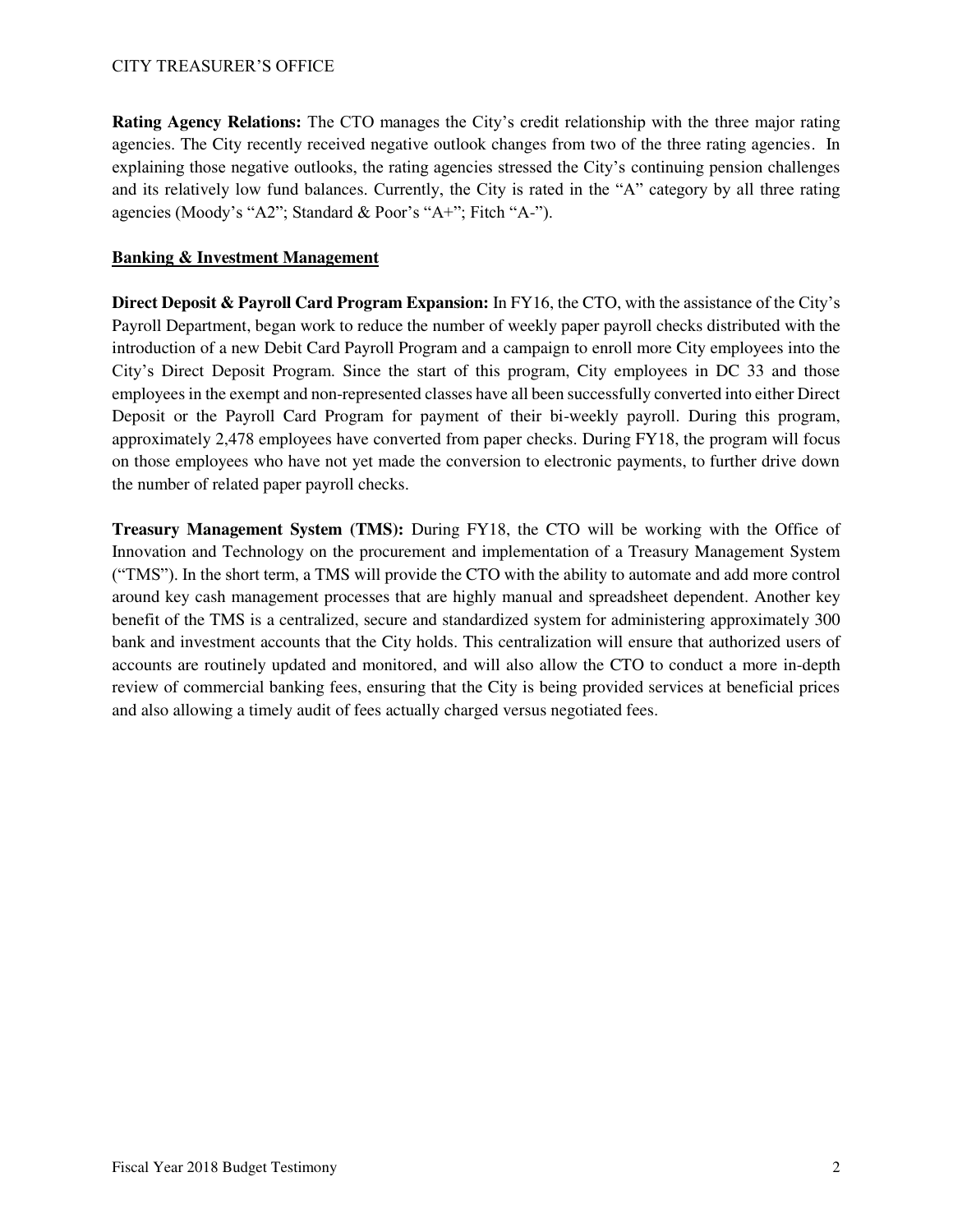# **BUDGET SUMMARY & OTHER BUDGET DRIVERS**

| <b>Staff Demographics Summary (as of December 2016)</b> |           |           |                             |           |  |  |  |  |
|---------------------------------------------------------|-----------|-----------|-----------------------------|-----------|--|--|--|--|
|                                                         | Total     | Minority  | White                       | Female    |  |  |  |  |
| Number of Full-Time Staff                               | 12        | 6         | 6                           | 6         |  |  |  |  |
| Number of Civil Service-Exempt Staff                    | 5         | 3         | $\mathcal{D}_{\mathcal{L}}$ | 2         |  |  |  |  |
| Number of Executive Staff (deputy level)<br>and above)  | 3         | 2         |                             |           |  |  |  |  |
| Average Salary, Full-Time Staff                         | \$68,969  | \$68,408  | \$52,147                    | \$59,505  |  |  |  |  |
| Average Salary, Civil Service-Exempt Staff              | \$93,708  | \$91,667  | \$96,770                    | \$90,000  |  |  |  |  |
| Average Salary, Executive Staff                         | \$110,500 | \$114,000 | \$103,500                   | \$133,000 |  |  |  |  |
| Median Salary, Full-Time Staff                          | \$49.351  | \$48,176  | \$48,212                    | \$47,036  |  |  |  |  |
| Median Salary, Civil Service-Exempt Staff               | \$95,000  | \$95,000  | \$69,770                    | \$90,000  |  |  |  |  |
| Median Salary, Executive Staff                          | \$103,500 | \$114,000 | \$103,500                   | \$133,000 |  |  |  |  |

| <b>Employment Levels (as of December 2016)</b> |                 |          |  |  |  |  |
|------------------------------------------------|-----------------|----------|--|--|--|--|
|                                                | <b>Budgeted</b> | Filled   |  |  |  |  |
| Number of Full-Time Positions                  | 16              | 12       |  |  |  |  |
| Number of Part-Time Positions                  |                 |          |  |  |  |  |
| Number of Civil-Service Exempt Positions       |                 |          |  |  |  |  |
| Number of Executive Positions                  | ς               |          |  |  |  |  |
| Average Salary of All Full-Time Positions      | \$62,316        | \$68,969 |  |  |  |  |
| Median Salary of All Full-Time Positions       | \$55,827        | \$49.351 |  |  |  |  |

## **General Fund Financial Summary by Class**

|                                     | FY16 Original<br>Appropriations | FY16 Actual<br>Obligations | FY17 Original<br>Appropriations | FY17 Estimated<br><b>Obligations</b> | FY18 Proposed<br>Appropriations | Difference:<br><b>FY18-FY17</b> |
|-------------------------------------|---------------------------------|----------------------------|---------------------------------|--------------------------------------|---------------------------------|---------------------------------|
| Class 100 - Employee Compensation   | \$985,689                       | \$985,689                  | \$1,040,058                     | \$1,050,911                          | \$1,062,869                     | \$11,958                        |
| Class 200 - Purchase of Services    | \$118,444                       | \$107.442                  | \$118,444                       | \$115,631                            | \$118,444                       | \$2,813                         |
| Class 300 - Materials and Supplies  | \$21,224                        | \$14,907                   | \$21,224                        | \$21,224                             | \$21,224                        | \$0                             |
| Class 400 - Equipment               | \$1,000                         | \$6.918                    | \$1,000                         | \$1,000                              | \$1,000                         | \$0                             |
| Class 500 - Contributions           | \$0                             | \$0                        | \$0                             | \$0                                  | \$0                             | \$0                             |
| Class 700 - Debt Service            | \$0                             | \$0                        | \$0                             | \$0                                  | \$0                             | \$0                             |
| Class 800 - Payment to Other Funds  | \$0                             | \$0                        | \$0                             | \$0                                  | \$0                             | \$0                             |
| Class 900 - Advances/Misc. Payments | \$0                             | \$0                        | \$0                             | \$0                                  | \$0                             | \$0                             |
|                                     | \$1,126,357                     | \$1,114,956                | \$1,180,726                     | \$1,188,766                          | \$1,203,537                     | \$14,771                        |

| <b>Professional Services Contracts Summary</b>                                                                                                 |             |             |             |             |             |                   |  |  |
|------------------------------------------------------------------------------------------------------------------------------------------------|-------------|-------------|-------------|-------------|-------------|-------------------|--|--|
|                                                                                                                                                | <b>FY12</b> | FY 13       | <b>FY14</b> | <b>FY15</b> | <b>FY16</b> | FY17 YTD(01 & 02) |  |  |
| Total amount of contracts                                                                                                                      | \$2,488,601 | \$1,841,517 | \$2,292,640 | \$2,584,452 | \$2,844,125 | \$2,528,251       |  |  |
| Total amount to M/W/DSBE                                                                                                                       | \$696,030   | \$598.456   | \$513,886   | \$627,050   | \$618,547   | \$482,278         |  |  |
| $32\%$<br>22%<br>28%<br>22%<br>24%<br>19%<br>Participation Rate*                                                                               |             |             |             |             |             |                   |  |  |
| *Due to the technical and specialized work performed under certain contracts, CTO does not always have an available M/W/DSBE service provider. |             |             |             |             |             |                   |  |  |

| <b>M/W/DSBE Contract Participation Goal</b> |             |             |             |  |  |  |  |
|---------------------------------------------|-------------|-------------|-------------|--|--|--|--|
|                                             | <b>FY16</b> | <b>FY17</b> | <b>FY18</b> |  |  |  |  |
| M/W/DSBE Contract Participation Goal        | 30%         | $30\%$      | $30\%$      |  |  |  |  |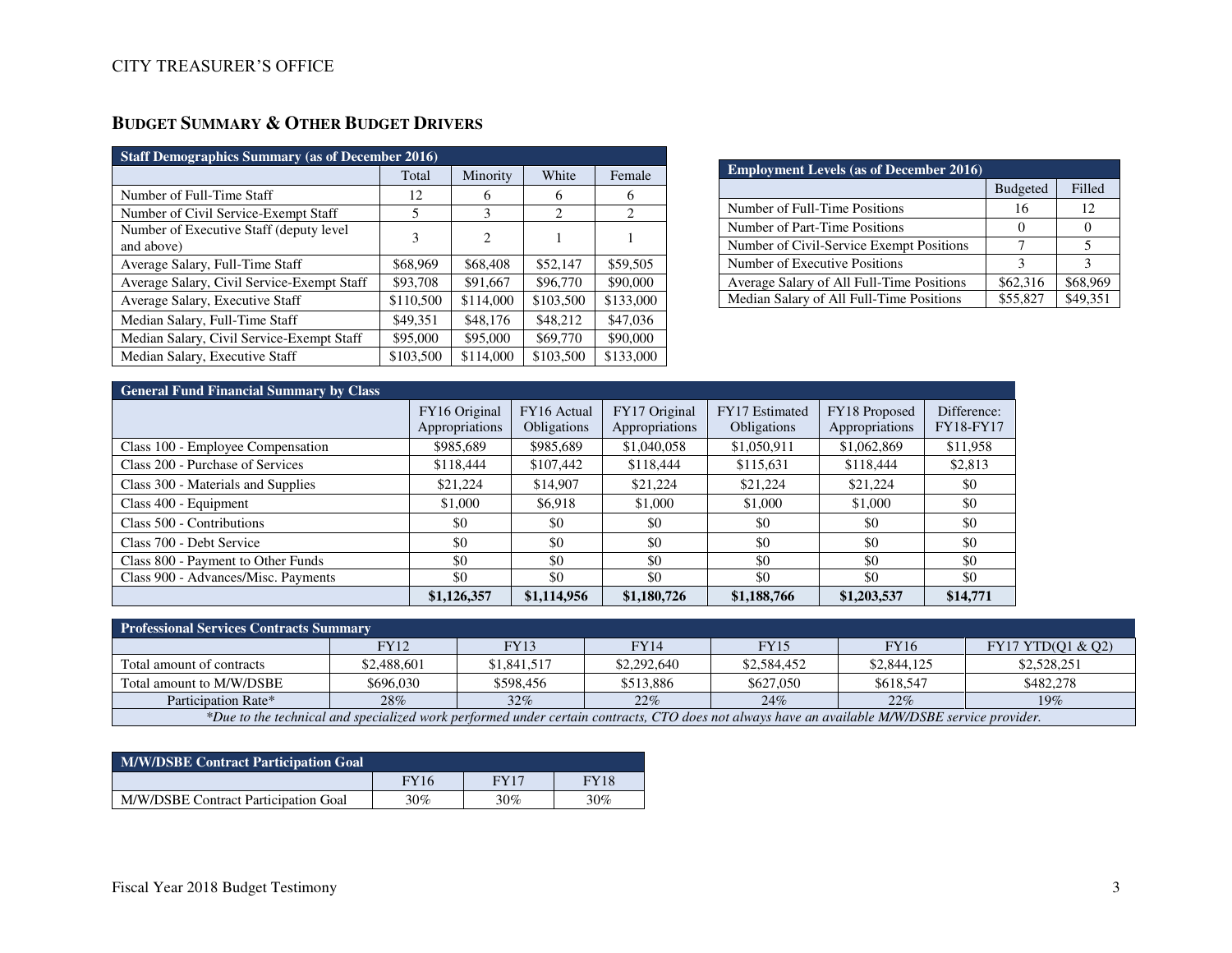### **PROPOSED BUDGET OVERVIEW**

### **Proposed Funding Request**:

The proposed Fiscal Year 2018 General Fund budget totals \$1,203,537, an increase of \$14,771 over Fiscal Year 2017 estimated obligation levels. This increase is driven by raises for DC 33 and exempt employees and the restoration of Class 200 to Original Budget levels in Class 200.

The proposed budget includes:

- \$1,062,869 in Class 100, an \$11,958 increase over FY17. This funding will cover the additional expense related to the raises for DC 33 and exempt employees of the department.
- \$118,444 in Class 200, a \$2,813 increase over FY17. This funding restores the cut made to the department's Class 200 Estimated FY17 budget.
- \$21,224 in Class 300, level funding with respect to FY17.
- \$1,000 in Class 400, level funding with respect to FY17.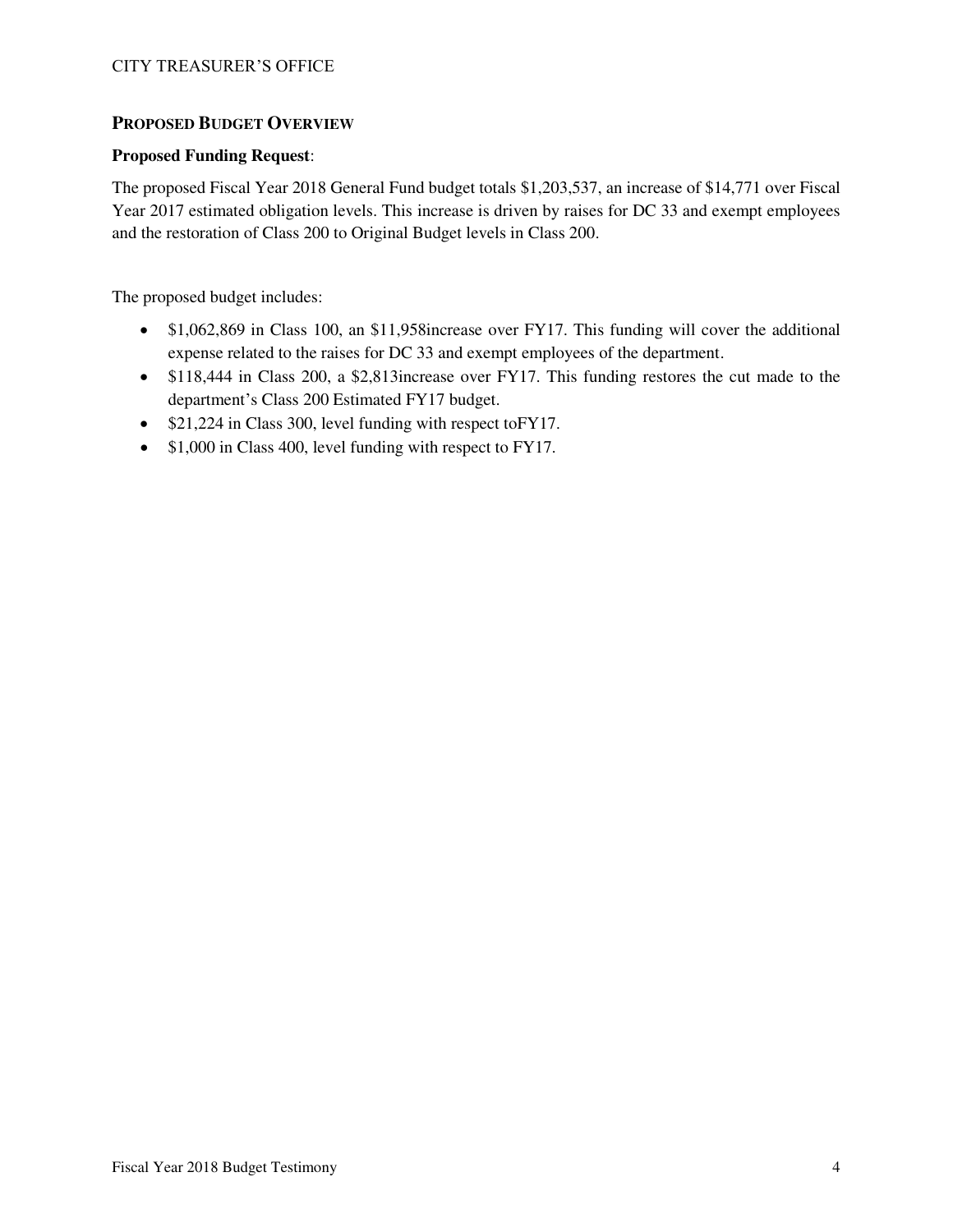# **STAFFING LEVELS**

The department is requesting 16 budgeted positions for FY18, which is equal to FY17 requested staffing levels.

### **NEW HIRES**

| New Hires (July 1, 2016 to March 28, 2017) |                     |         |        |  |  |  |  |
|--------------------------------------------|---------------------|---------|--------|--|--|--|--|
|                                            | <b>Total Number</b> | English | French |  |  |  |  |
| <b>Black or African American</b>           |                     |         |        |  |  |  |  |
| Asian                                      |                     |         |        |  |  |  |  |
| Hispanic or Latino                         |                     |         |        |  |  |  |  |
| White                                      |                     |         |        |  |  |  |  |
| Other                                      |                     |         |        |  |  |  |  |
| Total                                      |                     |         |        |  |  |  |  |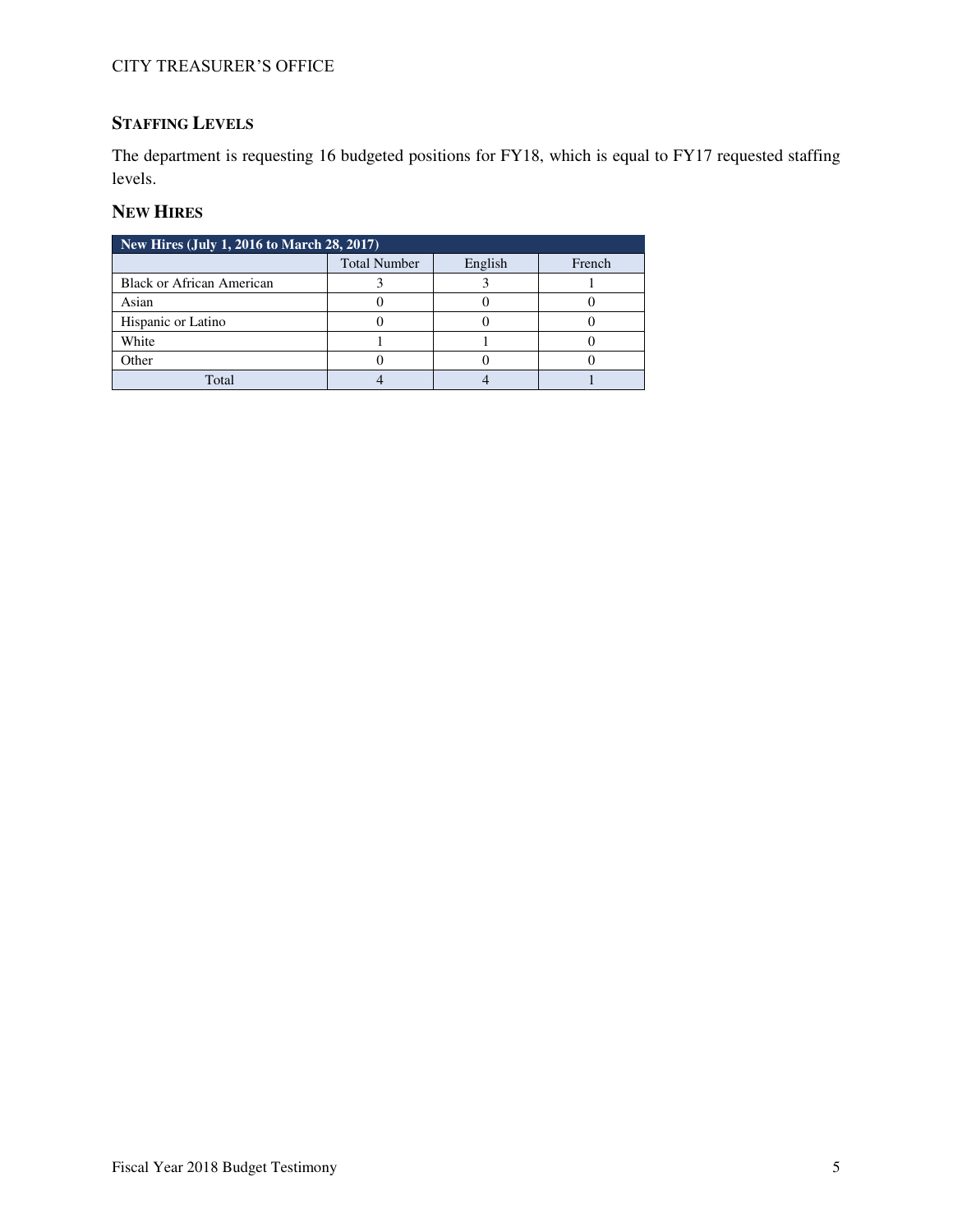## **PERFORMANCE, CHALLENGES, AND INITIATIVES**

| FY18 Performance Measures: Banking & Investment Management |                       |                                        |                                           |                                           |  |  |  |
|------------------------------------------------------------|-----------------------|----------------------------------------|-------------------------------------------|-------------------------------------------|--|--|--|
| Measure                                                    | <b>FY16</b><br>Actual | <b>FY17</b><br><b>YTD</b><br>(Q1 & Q2) | <b>FY17</b> Estimate                      | FY18 Target                               |  |  |  |
| Con-cash actual investment return (1 year)                 | $.0038\%$             | .0056%                                 | Meet and/or exceed<br>portfolio benchmark | Meet and/or exceed<br>portfolio benchmark |  |  |  |

| FY18 Performance Measures: Debt Management                     |             |                 |             |               |  |  |  |  |
|----------------------------------------------------------------|-------------|-----------------|-------------|---------------|--|--|--|--|
| Measure                                                        | <b>FY16</b> | <b>FY17 YTD</b> | <b>FY17</b> | <b>FY18</b>   |  |  |  |  |
|                                                                | Actual      | (Q1 & Q2)       | Estimate    | Target        |  |  |  |  |
| Net present value savings of the refunded bonds for General    | 12.10%      | $9.63\%$        | 11.00%      | $>$ 3.00%     |  |  |  |  |
| Obligations (GO) debt versus the City's debt policy*           |             |                 |             |               |  |  |  |  |
| Net present value savings of the refunded bonds for Water debt | 13.98%      | 13.80%          | 13.80%      | $> 3.00\%$    |  |  |  |  |
| Net present value savings of the refunded bonds for Gas debt   | $11.02\%$   | 10.86%          | 10.86%      | $\geq 3.00\%$ |  |  |  |  |
| Net present value savings of the refunded bonds for Airport    | 9.48%       | N/A             | $5.00\%$    | $>$ 3.00%     |  |  |  |  |
| debt **                                                        |             |                 |             |               |  |  |  |  |

*\*The City's policy is that the present value savings on refunded bondsfor GO debt should be at least three percent of the principal amount of the refunded debt incorporating all costs of issuance.* 

*\*\* CTO did not have an Airport transaction during Calendar Year 2016, so there is no YTD figure available.*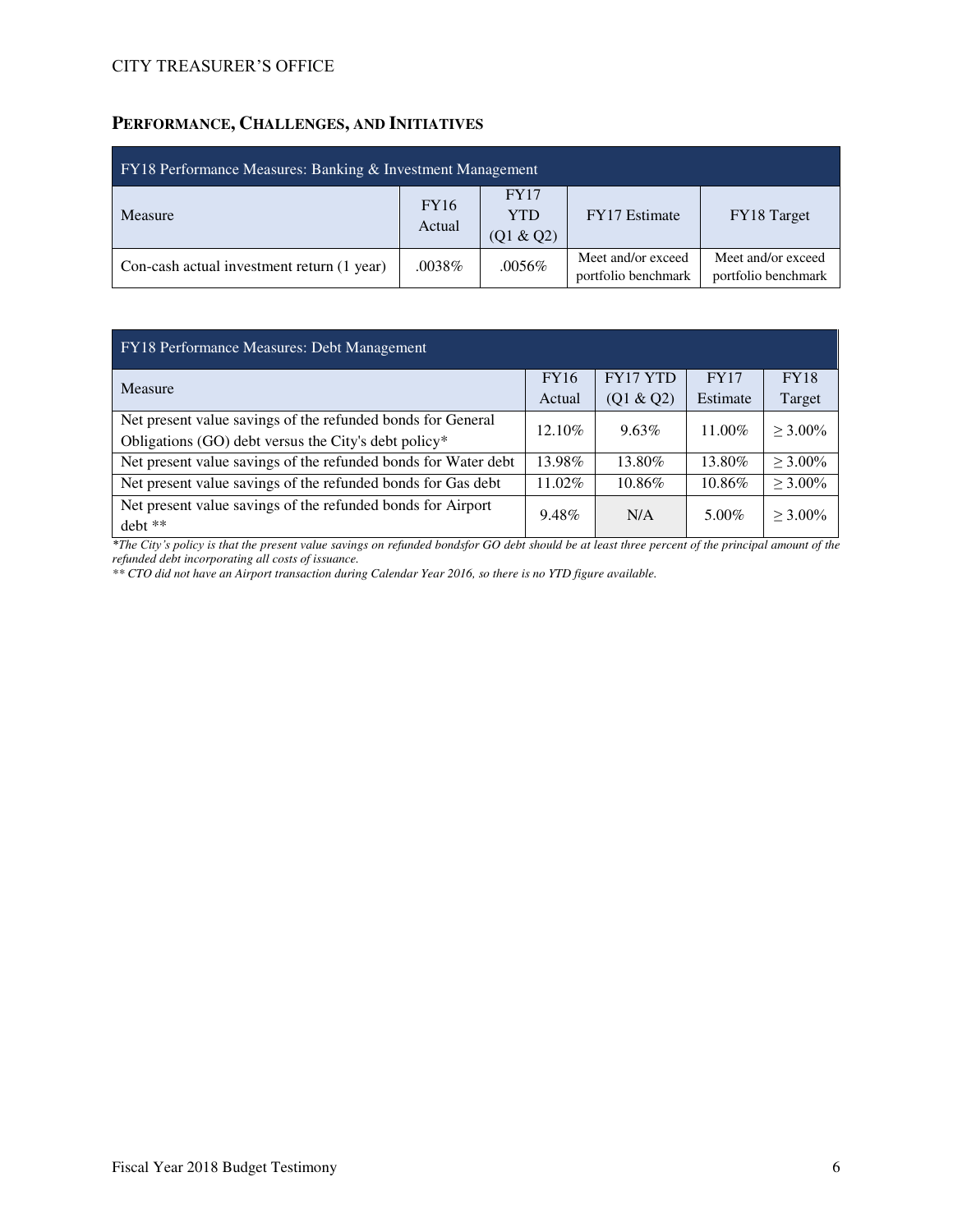# **OTHER BUDGETARY IMPACTS**

## **Federal and State (Where Applicable)**

N/A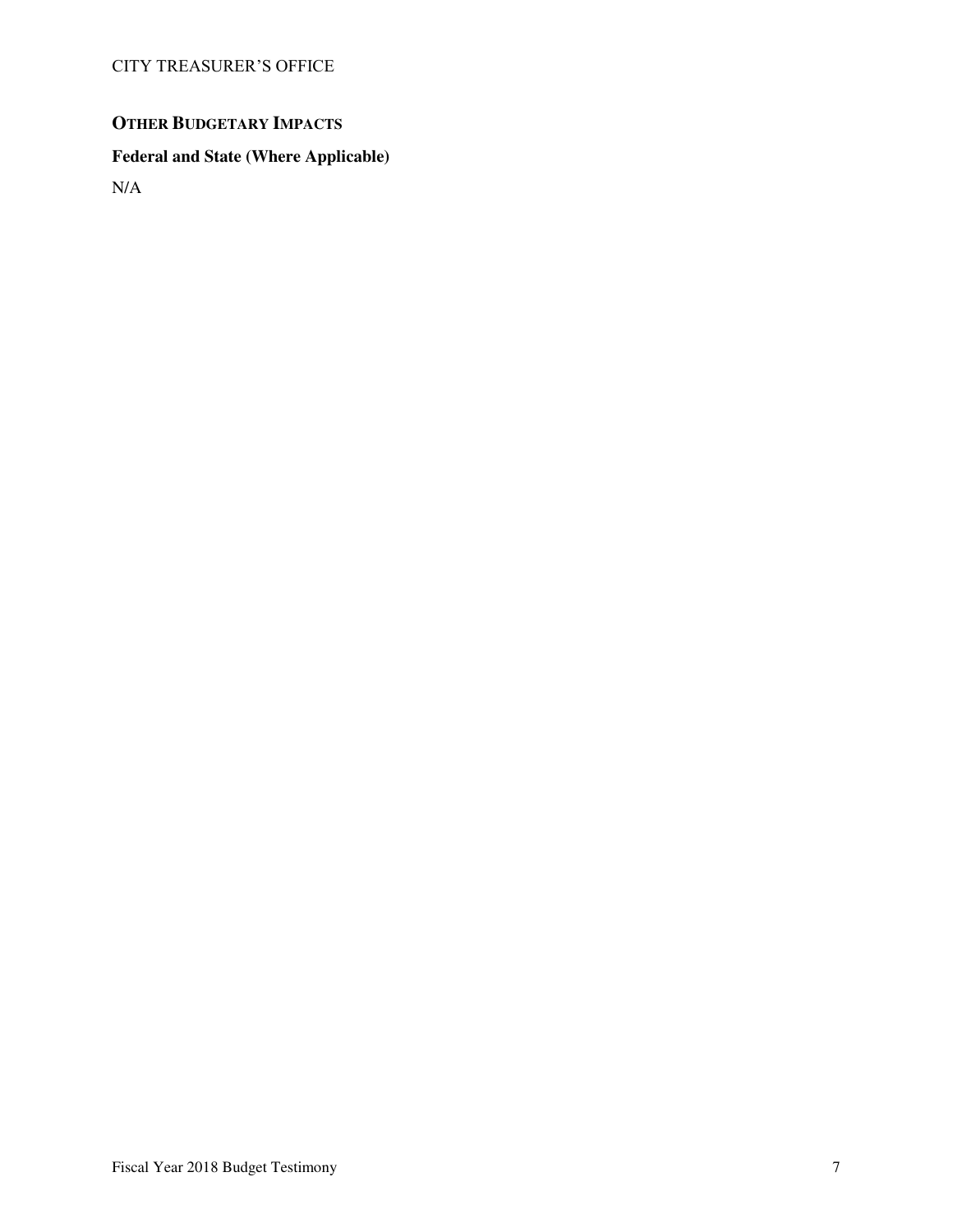## **CONTRACTING EXPERIENCE**

| <b>M/W/DSBE Participation on Large Professional Services Contracts</b> |                                    |                                    |                          |                               |                         |                                         |                                       |                                                 |                                          |                                                                                              |                                          |
|------------------------------------------------------------------------|------------------------------------|------------------------------------|--------------------------|-------------------------------|-------------------------|-----------------------------------------|---------------------------------------|-------------------------------------------------|------------------------------------------|----------------------------------------------------------------------------------------------|------------------------------------------|
|                                                                        | Top Five Largest Contracts, FY17   |                                    |                          |                               |                         |                                         |                                       |                                                 |                                          |                                                                                              |                                          |
| Vendor Name                                                            | Service<br>Provided                | Dollar<br>Amount<br>of<br>Contract | <b>RFP</b> Issue<br>Date | Contract<br><b>Start Date</b> | Ranges in<br><b>RFP</b> | % M/W/DSBE<br>Participation<br>Achieved | \$ Value<br>M/W/DSBE<br>Participation | $%$ of<br>M/W/DSBE<br>Participation<br>Achieved | \$ Value of<br>M/W/DSBE<br>Participation | Local<br>Business?<br>(principal)<br>place of<br>business<br>located within<br>City limits)* | Waiver for<br>Living Wage<br>Compliance? |
| Digital                                                                |                                    |                                    |                          |                               | MBE: 0%                 | $0\%$                                   | \$0                                   |                                                 |                                          |                                                                                              |                                          |
| Assurance                                                              | Dissemination                      | \$3,500                            | 9/3/2014                 | 10/19/2015                    | WBE: 100%               | 100%                                    | \$3,500                               | 100%                                            | \$3,500                                  | N <sub>o</sub>                                                                               | N <sub>o</sub>                           |
| Certification<br>${\rm LLC}$                                           | Agent                              |                                    |                          |                               | $DSBE: 0\%$             | $0\%$                                   | \$0                                   |                                                 |                                          |                                                                                              |                                          |
|                                                                        | Lending                            |                                    |                          |                               | <b>MBE: 0%</b>          | $0\%$                                   | \$0                                   |                                                 |                                          |                                                                                              |                                          |
| Econsult                                                               | Report -                           |                                    |                          |                               | WBE: 33%                | 50%                                     | 23,808                                |                                                 |                                          |                                                                                              |                                          |
| Solutions,<br>Inc.                                                     | Authorized<br>City<br>Depositories | \$47,615                           | 10/15/2014               | 12/15/2014                    | <b>DSBE: 0%</b>         | $0\%$                                   | \$0                                   | 50%                                             | \$23,808                                 | Yes                                                                                          | N <sub>o</sub>                           |
| Swap                                                                   |                                    |                                    | 8/31/2016                |                               | <b>MBE: 10-</b><br>15%  | $0\%$                                   | \$0                                   |                                                 |                                          |                                                                                              |                                          |
| Financial                                                              | Swap Advisor                       | \$12,000                           |                          | 1/1/2017                      | <b>WBE: 0%</b>          | $0\%$                                   | \$0                                   | 10%                                             | \$1,200                                  | N <sub>o</sub>                                                                               | N <sub>o</sub>                           |
| Group                                                                  |                                    |                                    |                          |                               | DSBE: $0\%$             | $0\%$                                   | \$0                                   |                                                 |                                          |                                                                                              |                                          |
| Hawkins                                                                | Arbitrage                          |                                    |                          |                               | MBE: 0%                 | $0\%$                                   | \$0                                   |                                                 |                                          |                                                                                              |                                          |
| Delafield &                                                            | Rebate                             | \$19,250                           | 4/7/2016                 | 6/15/2016                     | WBE: $0\%$              | $0\%$                                   | \$0                                   | $0\%$                                           | \$0                                      | N <sub>o</sub>                                                                               | N <sub>o</sub>                           |
| Wood LLP                                                               | Services                           |                                    |                          |                               | DSBE: 0%                | $0\%$                                   | \$0                                   |                                                 |                                          |                                                                                              |                                          |
| SS&C                                                                   | Debt                               |                                    |                          |                               | MBE: 10-<br>15%         | $0\%$                                   | \$0                                   |                                                 | \$0                                      |                                                                                              |                                          |
| Technologies,<br>Inc                                                   | Management<br>Software             | \$9,415                            | 7/2/2012                 | 6/30/2013                     | WBE: 0%                 | $0\%$                                   | \$0                                   | $0\%$                                           |                                          | N <sub>o</sub>                                                                               | N <sub>o</sub>                           |
|                                                                        |                                    |                                    |                          |                               | DSBE: $0\%$             | $0\%$                                   | \$0                                   |                                                 |                                          |                                                                                              |                                          |

\*Due to the technical and specialized work performed under certain contracts, CTO does not always have an available local business that that can provide the service.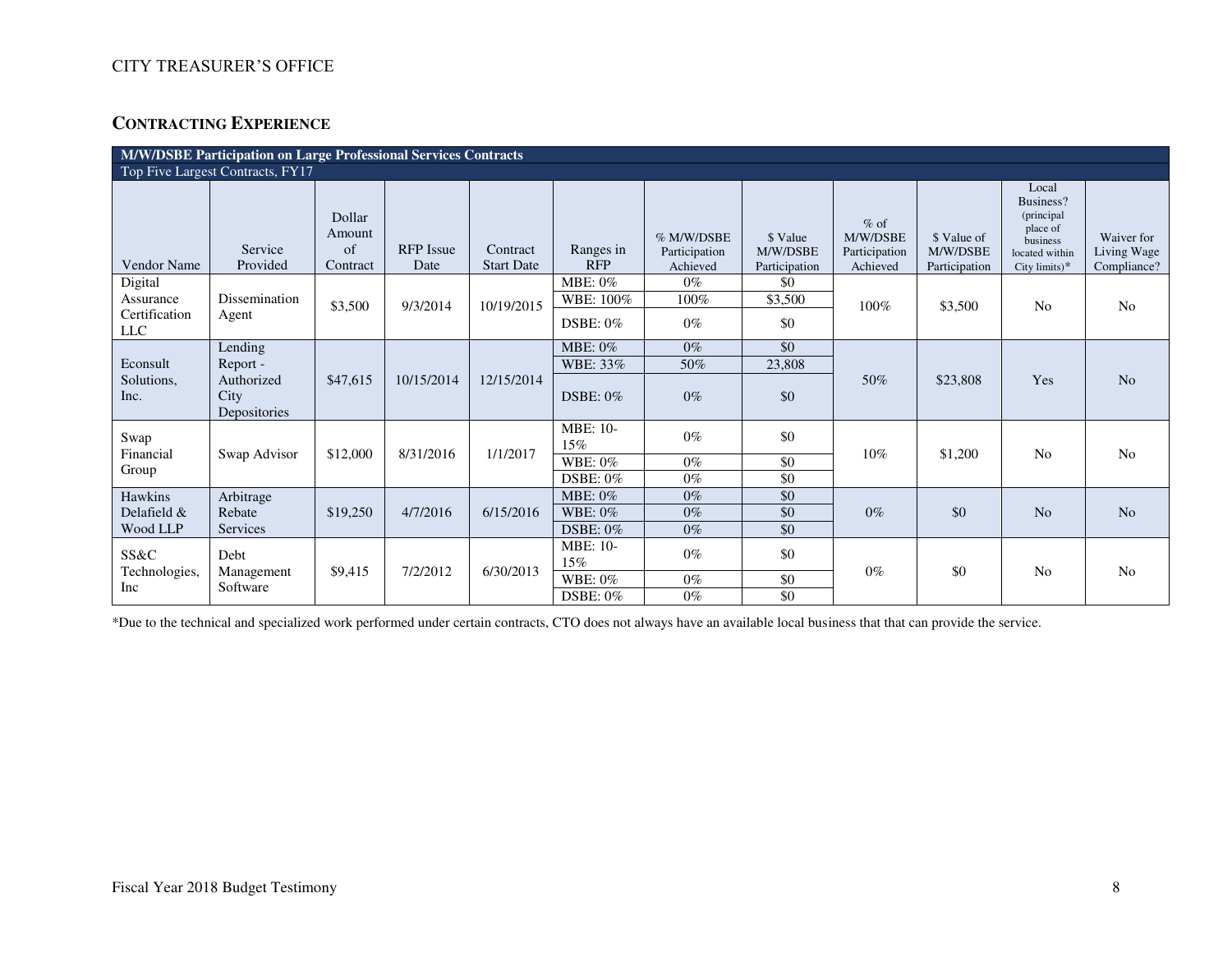# **EMPLOYEE DATA**

| <b>Staff Demographics (as of December 2016)</b> |                        |                  |                      |                        |                  |  |  |
|-------------------------------------------------|------------------------|------------------|----------------------|------------------------|------------------|--|--|
|                                                 | <b>Full-Time Staff</b> |                  |                      | <b>Executive Staff</b> |                  |  |  |
|                                                 | Male                   | Female           |                      | Male                   | Female           |  |  |
|                                                 | African-               | African-         |                      | African-               | African-         |  |  |
|                                                 | American               | American         |                      | American               | American         |  |  |
| Total                                           | $\overline{c}$         | 3                | Total                | 1                      | 1                |  |  |
| % of Total                                      | $17\%$                 | 25%              | % of Total           | 33%                    | 33%              |  |  |
| Average Salary                                  | \$70,130               | \$73,605         | Average Salary       | \$95,000               | \$133,000        |  |  |
| Median Salary                                   | \$70,130               | \$47,000         | Median Salary        | \$95,000               | \$133,000        |  |  |
|                                                 | White                  | White            |                      | White                  | White            |  |  |
| Total                                           | 3                      | 3                | Total                | 1                      | $\theta$         |  |  |
| % of Total                                      | $25\%$                 | 25%              | % of Total           | 33%                    | $0\%$            |  |  |
| Average Salary                                  | \$93,265               | \$47,367         | Average Salary       | \$103,500              | \$0              |  |  |
| Median Salary                                   | \$90,040               | \$47,072         | Median Salary        | \$103,500              | \$0              |  |  |
|                                                 | Hispanic               | Hispanic         |                      | Hispanic               | Hispanic         |  |  |
| Total                                           | $\boldsymbol{0}$       | $\boldsymbol{0}$ | Total                | $\theta$               | $\boldsymbol{0}$ |  |  |
| % of Total                                      | $0\%$                  | $0\%$            | % of Total           | $0\%$                  | $0\%$            |  |  |
| Average Salary                                  | \$0                    | \$0              | Average Salary       | \$0                    | \$0              |  |  |
| Median Salary                                   | $\$0$                  | \$0              | <b>Median Salary</b> | \$0                    | \$0              |  |  |
|                                                 | Asian                  | Asian            |                      | Asian                  | Asian            |  |  |
| Total                                           | 1                      | $\boldsymbol{0}$ | Total                | $\boldsymbol{0}$       | $\boldsymbol{0}$ |  |  |
| % of Total                                      | 8%                     | $0\%$            | % of Total           | $0\%$                  | $0\%$            |  |  |
| Average Salary                                  | \$49,351               | \$0              | Average Salary       | \$0                    | \$0              |  |  |
| Median Salary                                   | \$49,351               | \$0              | Median Salary        | \$0                    | \$0              |  |  |
|                                                 | Other                  | Other            | Other<br>Other       |                        |                  |  |  |
| Total                                           | $\mathbf{0}$           | $\boldsymbol{0}$ | Total                | $\boldsymbol{0}$       | $\boldsymbol{0}$ |  |  |
| % of Total                                      | $0\%$                  | $0\%$            | % of Total           | $0\%$                  | $0\%$            |  |  |
| Average Salary                                  | \$0                    | \$0              | Average Salary       | \$0                    | \$0              |  |  |
| Median Salary                                   | \$0                    | \$0              | Median Salary        | \$0                    | \$0              |  |  |
|                                                 | Bilingual              | Bilingual        |                      | Bilingual              | Bilingual        |  |  |
| Total                                           | $\overline{2}$         | $\mathbf{0}$     | Total                | 1                      | $\theta$         |  |  |
| % of Total                                      | $17\%$                 | $0\%$            | % of Total           | 33%                    | $0\%$            |  |  |
| Average Salary                                  | \$72,176               | \$0              | Average Salary       | \$95,000               | \$0              |  |  |
| Median Salary                                   | \$72,176               | \$0              | Median Salary        | \$95,000               | \$0              |  |  |
|                                                 | Male                   | Female           |                      | Male                   | Female           |  |  |
| Total                                           | 6                      | 6                | Total                | 2                      | $\mathbf{1}$     |  |  |
| % of Total                                      | 50%                    | 50%              | % of Total           | $67\%$                 | $33\%$           |  |  |
| Average Salary                                  | \$78,235               | \$60,486         | Average Salary       | \$99,250               | \$133,000        |  |  |
| <b>Median Salary</b>                            | \$88,148               | \$47,036         | <b>Median Salary</b> | \$99,250               | \$133,000        |  |  |